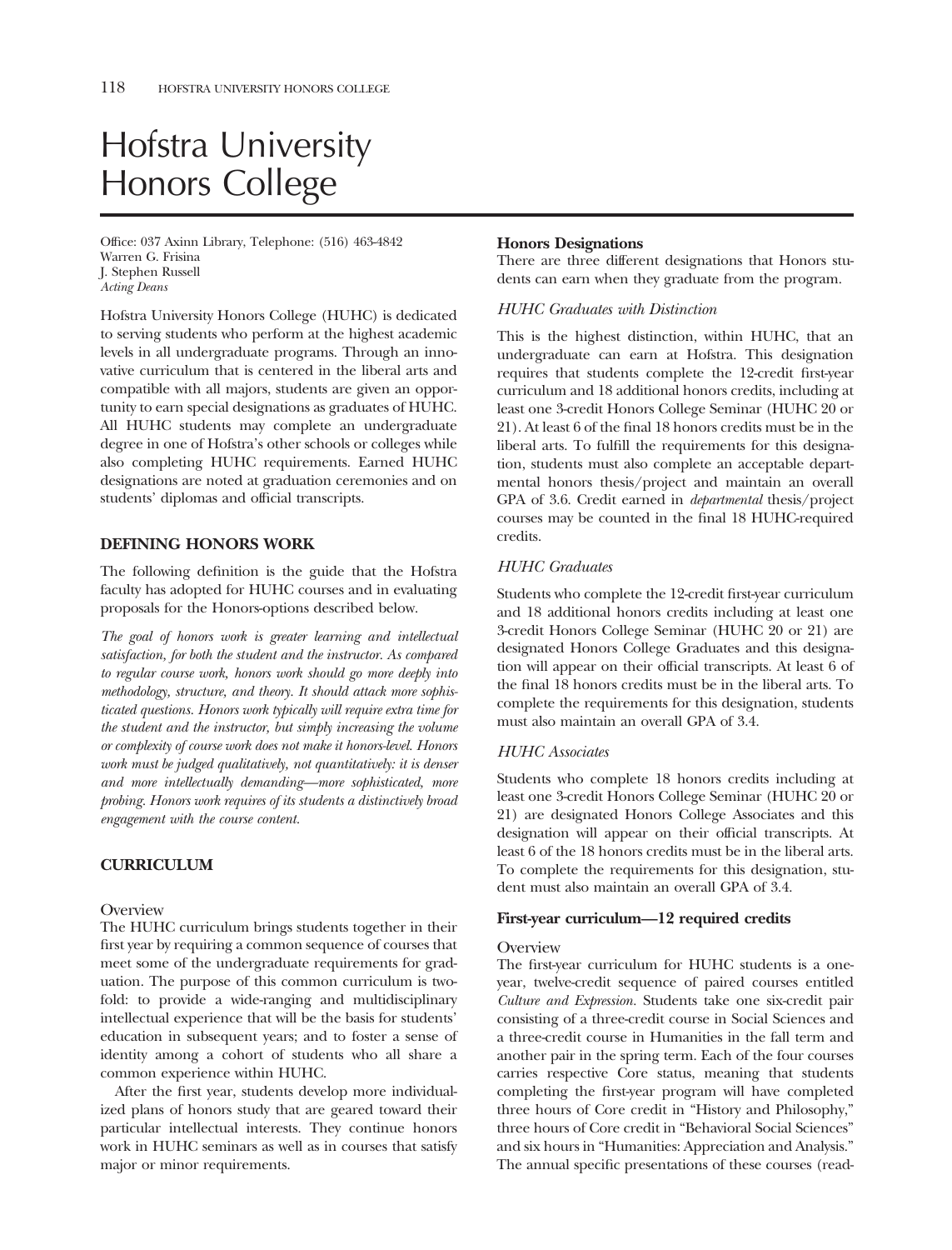ings, activities, etc.) are developed by the teams of faculty selected to teach them: what follows is a set of general rubrics and guidelines under which specifc annual versions of the courses are developed.

The structure of the class hours is to be as follows:

- 2 hours: social science seminar
- 2 hours: humanities seminar
- 2 hours: common meetings

The pairs of courses are designed by the faculty chosen to teach them in each semester. The fall term is *Culture and Expression: The Ancient World* (to 1500 CE) and the spring terms is *Culture and Expression: The Modern World* (1500 to the present).

Each semester of *Culture and Expression* is to be designed as a six-credit multidisciplinary examination of important civilizations and their literary and other artistic expressions. Students are to be exposed to and develop the analytical tools and methodologies that are unique to humanities and social sciences, with the goal that they appreciate the ways the individual disciplines inform, complement, and communicate with each other.

#### *Common Meetings*

The Common Meetings—two each week—are planned and designed as opportunities for students to consider the connections between the two syllabi. The purpose of the Common Meetings is twofold: to reinforce the sense of community and cohort within the program and to give all of the students the beneft of learning from a specialist on the faculty team. Thus, a lecture nominally on a philosophical topic—Platonism or the Enlightenment, for example—should draw not only on students' recent study of *The Republic* or *The Social Contract* but should also explicitly relate these texts to readings in the students' humanities course. Common Meetings may be lectures, debates, musical performances, video presentations, reader's theater—whatever format the team of instructors deems appropriate to the current topics in both courses.

#### *Additional Honors Courses in the First Year*

In addition to the HUHC *Culture and Expression* 12 credit sequence, entering students may elect to enroll in honors versions of other courses appropriate to their intended major. For example, students interested in pursuing the natural sciences may consider honors calculus, and honors chemistry courses.

#### *English Composition*

HUHC students needing English 1 and/or 2 have the option of enrolling in sections of these courses reserved for honors and honors-eligible students. The English Department makes these sections of English Composition available to HUHC students as a way of extending their honors experience, but these courses do not count towards either the 18-credit or the 30-credit designation.

#### **Curriculum in second, third, and fourth years**

To earn the HUHC graduate designation, students are required to take eighteen credits of honors coursework beyond the *Culture and Expression* courses (30 total). Normally, six credits should be taken each year, though a slightly different distribution sometimes may be necessary. For example, students who pursue a semester abroad or an internship program might take three honors credits in one year and nine credits in another.

Honors credits may be earned in the following ways:

#### *Honors College Seminars*

Each semester, HUHC offers a number of distinctive courses specially designed for second-through fourth-year students. These courses and seminars are taught by faculty from across the University and may be counted toward a student's major where appropriate and with the department's approval. Students will be required to complete at least one HUHC-numbered course in their second year, preferably in the fall semester.

#### *Department-based honors courses and seminars.*

Individual departments may offer honors courses or honors versions of existing courses at the introductory and advanced levels under their own departmental numbers.

#### *Honors option in existing courses.*

Honors options are designed to permit students to earn honors credit in regular (i.e. non-honors) University courses. They give students greater fexibility in developing their course of study and afford students an opportunity to make contact with a faculty member whose research is of particular interest. This option is recommended for, though not restricted to, work in a student's major. There are three ways to earn honors credit through Honors Option.

#### a) *Permanent Honors Options.*

Many Hofstra departments are presently developing courses with "permanent honors options." These are regular departmental courses that have a predetermined set of additional requirements which, when completed, will allow a student to earn honors credit. In these instances, the expectation is that students will undertake work that goes qualitatively beyond what is expected of the rest of the class (see Defnition of Honors work above). The faculty member teaching the course works closely with the honors students, especially at the beginning of the semester, to ensure that the generalized description of the Honors requirements is specifed in ways that accord with the course syllabus for that semester. Courses that have permanently approved honors options are specially designated, and students who complete the honors option will be able to count that course toward the completion of their honors credit requirement.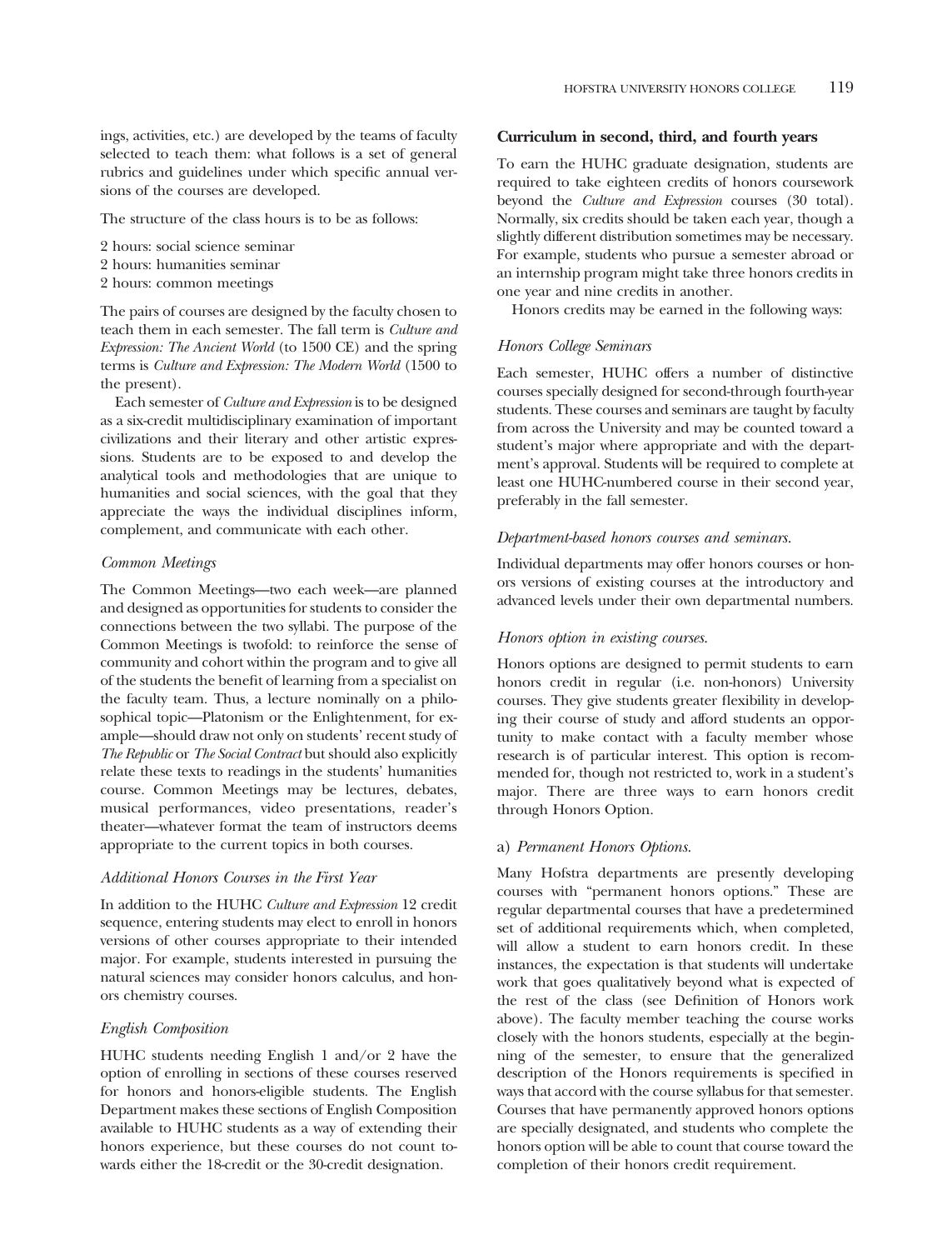## b) *Individually Negotiated Honors Options.*

Students also earn honors credits in regular courses that do not have a pre-approved permanent honors option. To do so the student and the faculty member must prepare a proposal for review by the HUHC Council outlining the honors work that will be required. The proposal should be very specifc in describing what the student will be doing that goes beyond the expectations of the other students in the class (see Defnition of Honors Work above). Upon completion of approved Honors work, the student may count the course toward the satisfaction of their honors credit requirement. Individually Negotiated Honors Option proposals should be submitted in the semester before the course will be offered (where possible). The absolute deadline for the submission of proposals will be the end of the frst week of the term. The HUHC Council will review and respond to proposals (by approving, rejecting or recommending modifcations) by the end of the second week.

## c) *Honors independent study.*

All students may undertake honors independent study in their major department (or other departments if appropriate). When a student intends to undertake an independent study course, the student and the faculty adviser should present a plan for the independent study to the HUHC Council. The proposal should be very specifc in describing how the work outlined in this independent study would go beyond what would normally be expected in a regular independent study course (see Defnition of Honors Work above). The proposal should be submitted in the semester before the course will occur (where possible). The absolute deadline for submission of proposals will be the end of the frst week of the term. The Honors Council will review and respond to proposals (by approving, rejecting or recommending modifcations) by the end of the second week.

# *Honors thesis or project option in major department in senior year.*

All HUHC students will be encouraged to undertake a senior thesis or project. The procedures for undertaking and completing a senior honors thesis are determined by the individual departments. The only additional HUHC expectation is that HUHC students will participate in the annual Undergraduate Research Day presentations at the end of the spring semester.

# **HONORS COLLEGE LIFE**

#### *Extra-curricular activities*

The HUHC program enhances *all* aspects of HUHC student's experiences while at Hofstra. HUHC sponsors on-campus lectures, forums and cultural events as well as off-campus trips to museums and the theater. In addition to these enhanced intellectual activities, the HUHC also

schedules social events such as pizza parties, open-mike nights, intramurals and trips to see the local sports teams.

#### *Honors House*

Honors students are eligible for residence in HUHC's Honors House. Honors House creates a living-learning environment connecting the classroom to the residence hall and the world at large. Honors House is the location for many of HUHC's social and cultural activities. These are coordinated by the full-time live-in residence staff in cooperation with the HUHC Deans' Office and the Honors House Mentor. Most importantly, Honors House offers opportunities for HUHC students to develop deep and lasting relationships.

## *Honors College Mentors*

Each year, HUHC appoints selected faculty members to serve as Honors College Mentors. By engaging informally with students and helping them to plan intellectual and social activities, the Honors College Mentors work to build a sense of community for HUHC students. Honors College mentors have regular weekly hours convenient to both Honors House residents and non-residents.

# **ADMISSIONS**

#### **First-Year Admission (domestic students)**

Students entering HUHC directly from high school are expected to have SAT scores of 1250 or higher, and rank in the top 20 percent of their high school class rankings. Students whose high school record falls somewhat below these standards may be considered for admission as well. The HUHC Council is committed to taking into account the complete range of a student's accomplishments when making admissions decisions. Any student applying to Hofstra who wishes to be considered for HUHC should indicate this on the general application form.

#### **First-Year Admission (international students)**

International students who do not have SAT scores or high school rankings must submit their TOEFL score and complete an application to HUHC that includes an essay and, where possible, an interview with members of the HUHC Council.

#### **Transfer student admission**

Transfer students may apply to HUHC if they have a minimum of 25 credits from another accredited academic institution. All transfer students applying to HUHC are expected to have earned at least a 3.5 overall GPA, and to make written application to HUHC. Transfer admission also requires two letters of recommendation from college/university faculty familiar with the student's academic potential, an essay, and where possible, an interview with members of the HUHC Council.